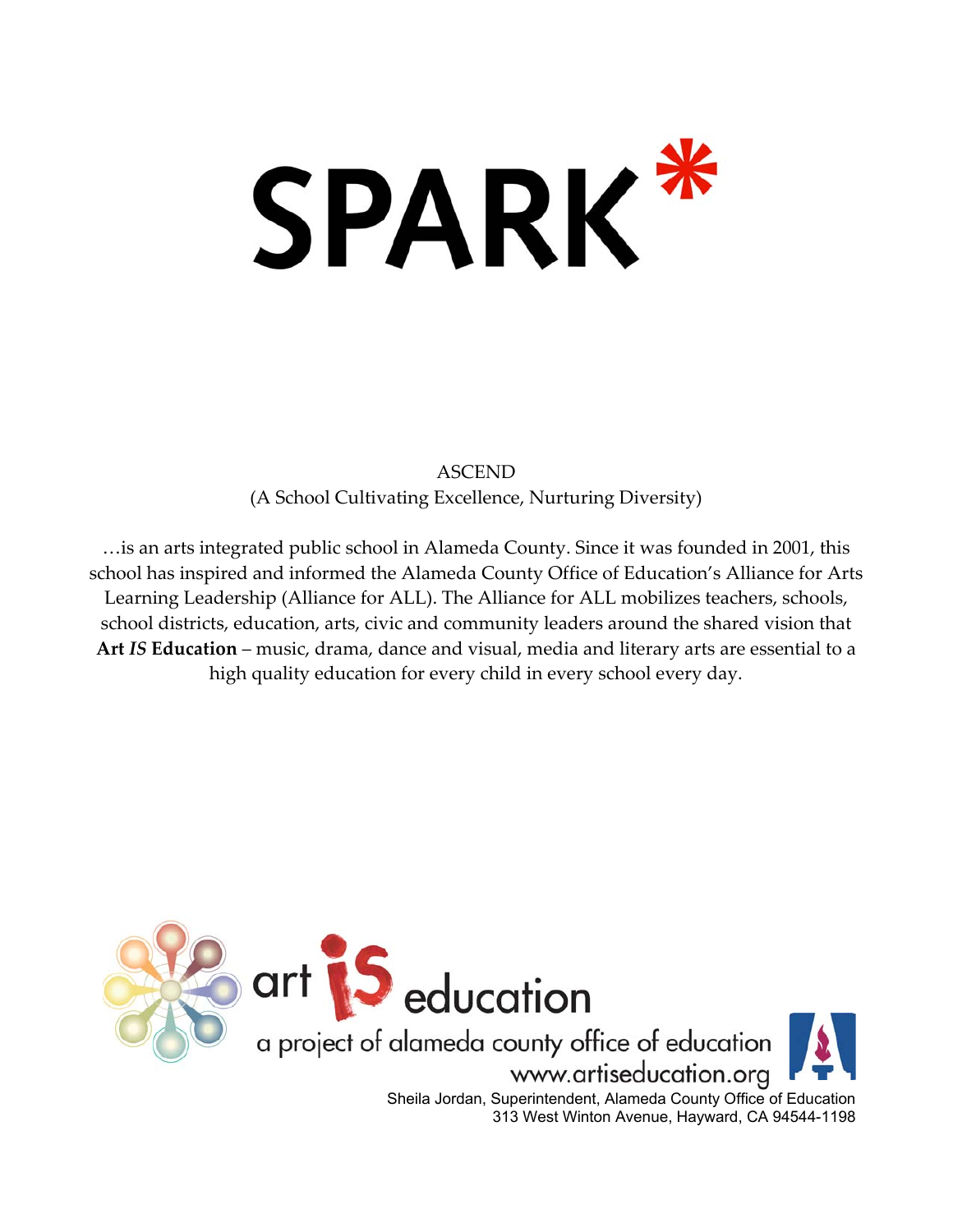# ALAMEDA COUNTY ALLIANCE FOR ARTS LEARNING LEADERSHIP

# BELIEF STATEMENTS

# Values of Education

We believe that the core value and purpose of the educational system is to build a healthy and equitable society. Education endeavors to do this by creating and providing equitable opportunities for students to become healthy, knowledgeable citizens—conscious, informed, respectful, and engaged—prepared to deal with and influence change, and to contribute to a diverse, interdependent community. Schools provide learning environments for students to develop tools and life skills to dispel ignorance, to see what is, and to imagine what's possible. These tools and skills will allow them to realize their potential and that of their community and society.

## Values of the Arts

We further believe that access to and practice in the arts for every child, every day, is essential to the accomplishment of this endeavor. Equitable classrooms use artistic disciplines to ensure that every child has the opportunity to practice critical thinking, acquire knowledge in a meaningful way, discover and express their own experiences, investigate creative ideas, make new connections for themselves and others, and learn the value of collaboration, interdependence, and compassion. Students with these tools and life skills are capable of dispelling ignorance, imagining what's possible, and realizing their potential and that of their community and society.

These belief statements were drafted through a consensus process of the Alameda County Alliance for Arts Learning Leadership to engage the broader community in an ongoing conversation about the value of the arts in a complete and meaningful education for every child.

For more information, contact Louise Music, Project Director, Alameda County Alliance for Arts Learning Leadership Phone (510) 670-4174  $\%$  Fax (510) 670-4207  $\%$  Imusic@acoe.k12.ca.us  $\%$  www.acoe-artiseducation.org



Alameda County Office of Education Sheila Jordan, Superintendent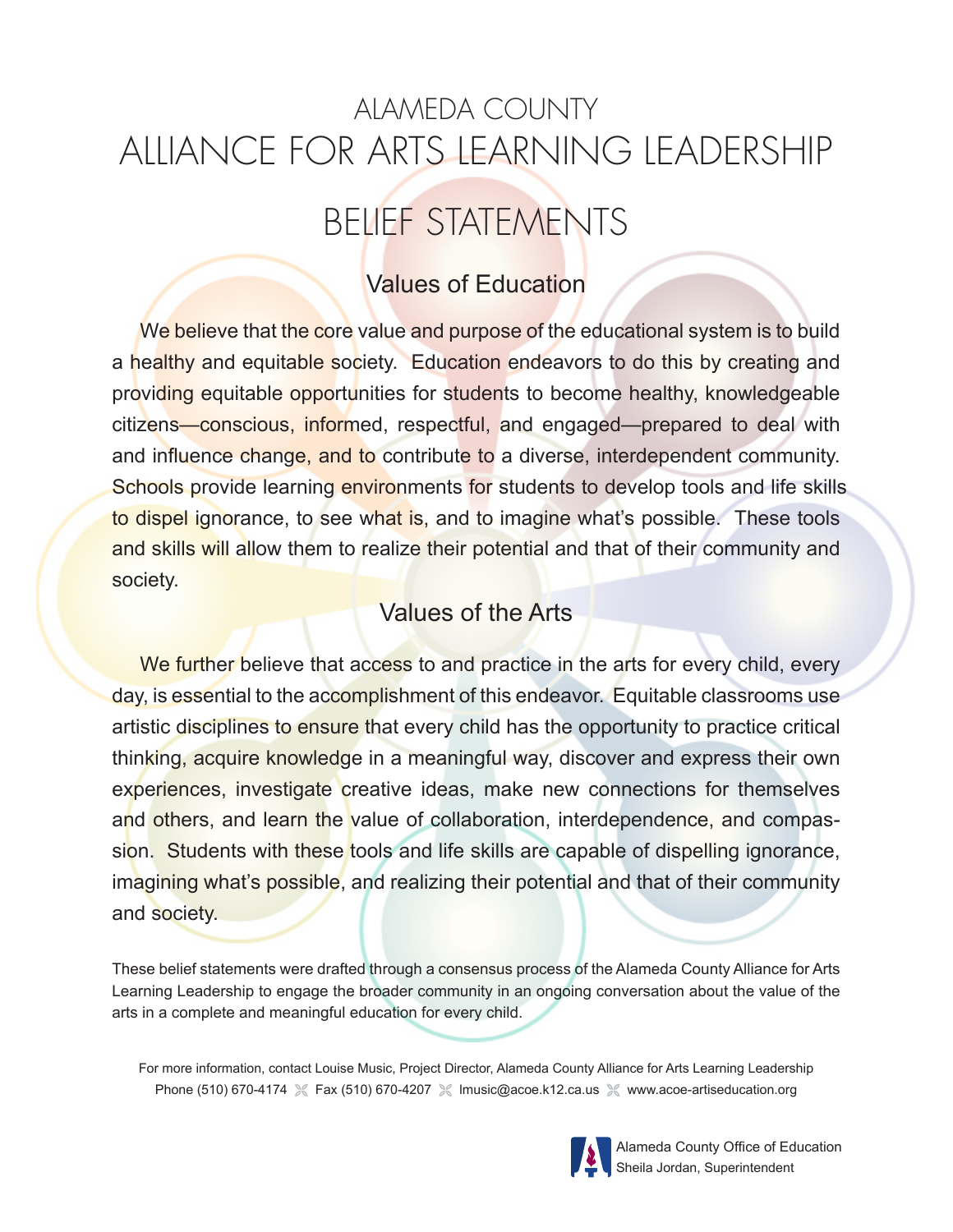# **SPARKed SPARK in Education**

## **STORY PROFILE**

ASCEND school is a unique K-8 school located in the Fruitvale neighborhood of Oakland in Alameda County. It is one of a growing number of small and autonomous schools in the Oakland Unified School District in Alameda County. The school is an artsintegrated, Expeditionary Learning school that prioritizes family and community partnerships. *Arts integration* means that students participate in instruction with objectives in an art form and another content area – for example math, English, or history – and another content area taught by art teachers, artists and/or classroom teachers. The goal is to enhance learning in both the art form and the other content areas.

Founded in 2001 with fewer than 100 students in Kindergarten, 2<sup>nd, 4th</sup>, 6<sup>th</sup>, 7<sup>th</sup>, and 8<sup>th</sup> grades, today the school has 268 students, and is successful on many levels, including student performance, teacher professional development, and parental and community involvement. SPARK witnesses many of these successes, following the threads of arts learning that weave a rich educational experience at this exceptional school as they finally transition from temporary classrooms to a new building.

The number one priority at ASCEND is student literacy – teaching students to be fluent and comfortable with the written and spoken word, technology, contemporary culture, history, media, mathematics, science, the arts, and the environment. The inquiry-based model employed throughout the school curricula pushes students and teachers alike to grow and change, maximizing student performance and providing valuable professional development and personal growth for teachers.

One example of this learning is showcased in the SPARK story when 7<sup>th</sup> grade teacher Katherine Sugeyasu and music teacher Sara Wilner teach students a Jewish song as part of their study of

religion. By studying, memorizing and playing this traditional song, the students understand many aspects of Jewish culture from beliefs stated in the lyrics, to the role of music in religious and community life. And, they understand it from experience, not simply from study of historical description. This integrated learning experience was developed by the two lead teachers who jointly developed the lesson – ensuring that the academic and artistic integrity are retained, and providing valuable professional development for one another in the process.

ASCEND is one of 16 "anchor schools" in a larger initiative spearheaded by the County Office of Education (ACOE) – the first phase of implementation of a new, county-wide strategic plan that will provide equitable classrooms through arts learning for every child, in every school, every day.

ASCEND is a local model – schools and projects like it exist in all 18 districts in Alameda County. It is also exemplary of a national movement in which schools all over the US in rural, suburban and urban communities are addressing seemingly ever-increasing problems with solutions that put a more holistic approach to student learning at the center despite the conflicting mandates from the state and federal education systems requiring increased standardized testing and fewer resources.



Students at ASCEND School doing a lesson on the xylophone in their class. Still image from SPARK story, March 2006.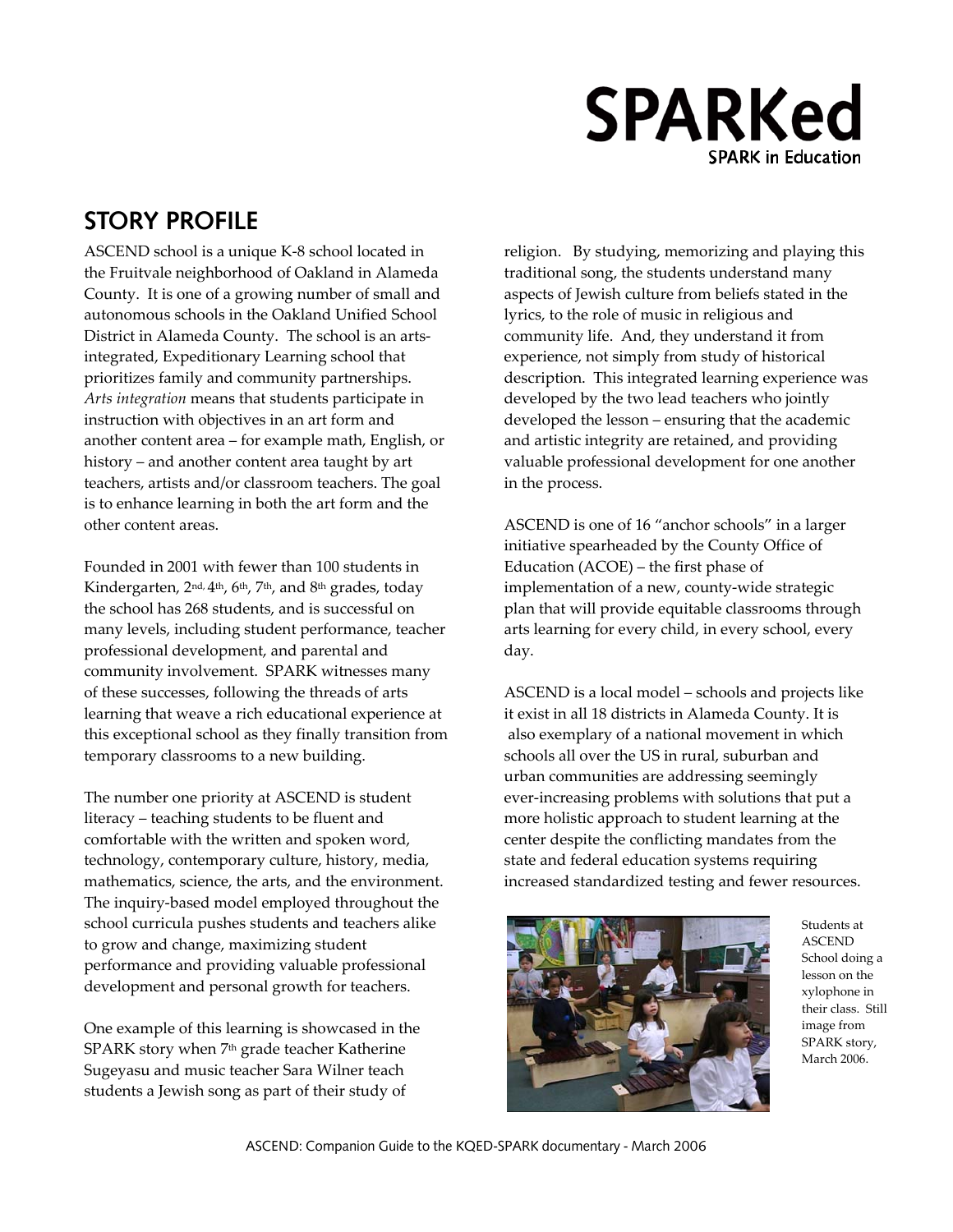In their mission and philosophical approach, these schools are actively responding to a growing body of research that continues to reveal the critical importance of arts study and learning on growth and development for all students throughout their education and lives.

## **CONTEXT**

In 2004, the Alameda County Office of Education embarked upon a strategic planning process to ensure that every student has access to learning in and through the arts as a central and essential component of a complete and meaningful education. The plan builds upon six years of work by the Alameda County Alliance for Arts Learning Leadership (Alliance for ALL), a broad-based coalition of educators, parents, businesses, and community members formed in 1999 by then incoming County Superintendent Sheila Jordan.

Collaborating for more than a year, the Alliance produced a detailed three-year strategic plan that positions the arts as a critical tool for learning. The plan, "Revitalizing Classrooms Through Arts Learning: Impacting the Culture of Teaching" (see **RESOURCES**) was launched in the 2005-06 school year with a focus on 16 "arts learning anchor schools" in the Berkeley, Oakland and Emery school districts.

The plan responds directly to the narrowing of curriculum in K-12 classrooms and the advent of technical, scripted teaching approaches that flatten the learning environment. The arts are a central strategy of revitalization for instruction, classroom engagement and meaningful learning. Equitable districts, schools and classrooms address language, race, culture and the diverse learning styles of Alameda County students by creating multiple entry points for students to engage with learning and demonstrate what they know and are able to do. Through a values-based conversation among members of the Strategic Planning Leadership Council, *four Key Questions* were developed that

spanned the length and scope of the strategic planning process. These questions guided the planning process and are a foundation for the Plan, representing the **four focus areas** for change.

The SPARK story makes visible the core beliefs and key principals of the ACOE strategic plan – arts integration across the curriculum, participation in arts activities on a daily basis for all students, professional development for teachers, and participation of the community.

#### **ALAMEDA COUNTY STRATEGIC PLAN**

#### **FOUR KEY QUESTIONS - FOCUS AREAS FOR CHANGE**  *\_\_\_\_\_\_\_\_\_\_\_\_\_\_\_\_\_\_\_\_\_\_\_\_\_\_\_\_\_\_\_\_\_\_\_\_\_\_\_\_*

*How do we impact the culture of teaching for improved learning in and through the arts?*  **professional teaching and learning community**

*How do we communicate effectively with broad audiences about the essential role of the arts in learning?*  **communication for motivating change** 

*How do we secure appropriate resources for high quality education that is inclusive of the arts and distributed equitably?*  **resources** 

*How do we create a shared vision, with coherent policies that support the individual and common goals of implementers (teachers, education administrators, artists and students) and stakeholders (parents, civic and business leaders, and community members)?*  **policy**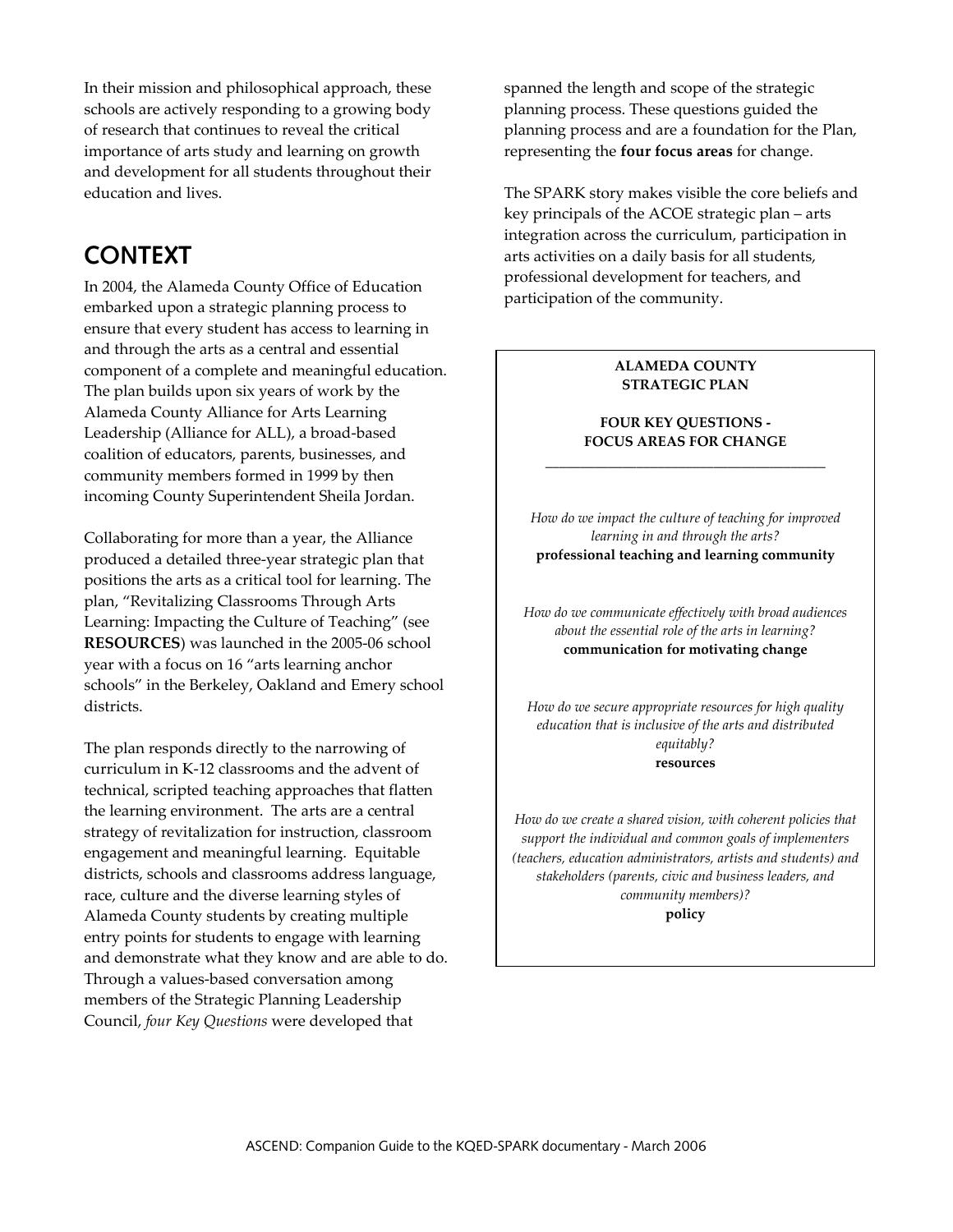# **SPARKed SPARK in Education**

## **GET INVOLVED**

**Monthly Meetings**: Join an Alliance meeting on the first Tuesday of every month from 4–5:30pm at the Oakland Museum of California. These meetings are devoted to information exchange and presentations exploring arts learning best practices and an opportunity for you to share your program events, network with likeminded arts education professionals, and hear about the innovative work that is happening in the county.

Other ways of participating include offering to present a particularly successful aspect of your work with students, bringing friends to the meetings with you, and communicating the work of the Alliance to the school faculty, district or arts organizations with which you work. [Meeting information](http://www.artiseducation.org/aall/aall.htm)  [available here](http://www.artiseducation.org/aall/aall.htm).

**EDUCATORS** 

PARENTS  $\left\langle \right\rangle /$  COMMUNITY

**BUSINESSES** 

**MEMBERS** 

 MAP districts create arts teams, programming plans and collaborate with arts organizations to expand arts opportunities in their districts. A key Alliance goal for 2003-04 is to expand the MAP network to all 18 county districts. [Find out more about MAP by](http://www.artiseducation.org/MAP/MAP.htm)  [clicking here.](http://www.artiseducation.org/MAP/MAP.htm) **MAP District Network**: The Alliance works with nine school districts in Alameda County currently in a state- wide network of districts assessing and advancing arts learning in their districts.

> **"Art IS Education" Project**: Every year in March, the Alliance presents an impressive event presenting and advocating for arts learning in Alameda County. Alliance members present art. exhibits and performances of all shapes and sizes at schools, city halls, libraries and businesses featuring artwork by thousands of students. Bring your student work out of the classroom and into public view by creating an event for your community. Click here [for more information about Art IS](http://www.artiseducation.org/)  [Education.](http://www.artiseducation.org/)

**"Creating Public Value" Project**: During difficult economic times, advancement for arts learning is more critical than ever. The Alliance presents a grass-roots

advancement campaign aimed at creating public value for arts learning in schools in order to spur long-term change in funding and community support. For a fuller explanation of the public Value project, [click here.](http://www.artiseducation.org/artised/action.htm)

**Arts Learning Galleries**: The Alliance presents student artwork year-round in two galleries devoted to showcasing the artwork of Alameda County youth. To find out more about this exciting opportunity to exhibit your student artwork to an audience of thousands, visit the [galleries](http://www.artiseducation.org/galleries.htm).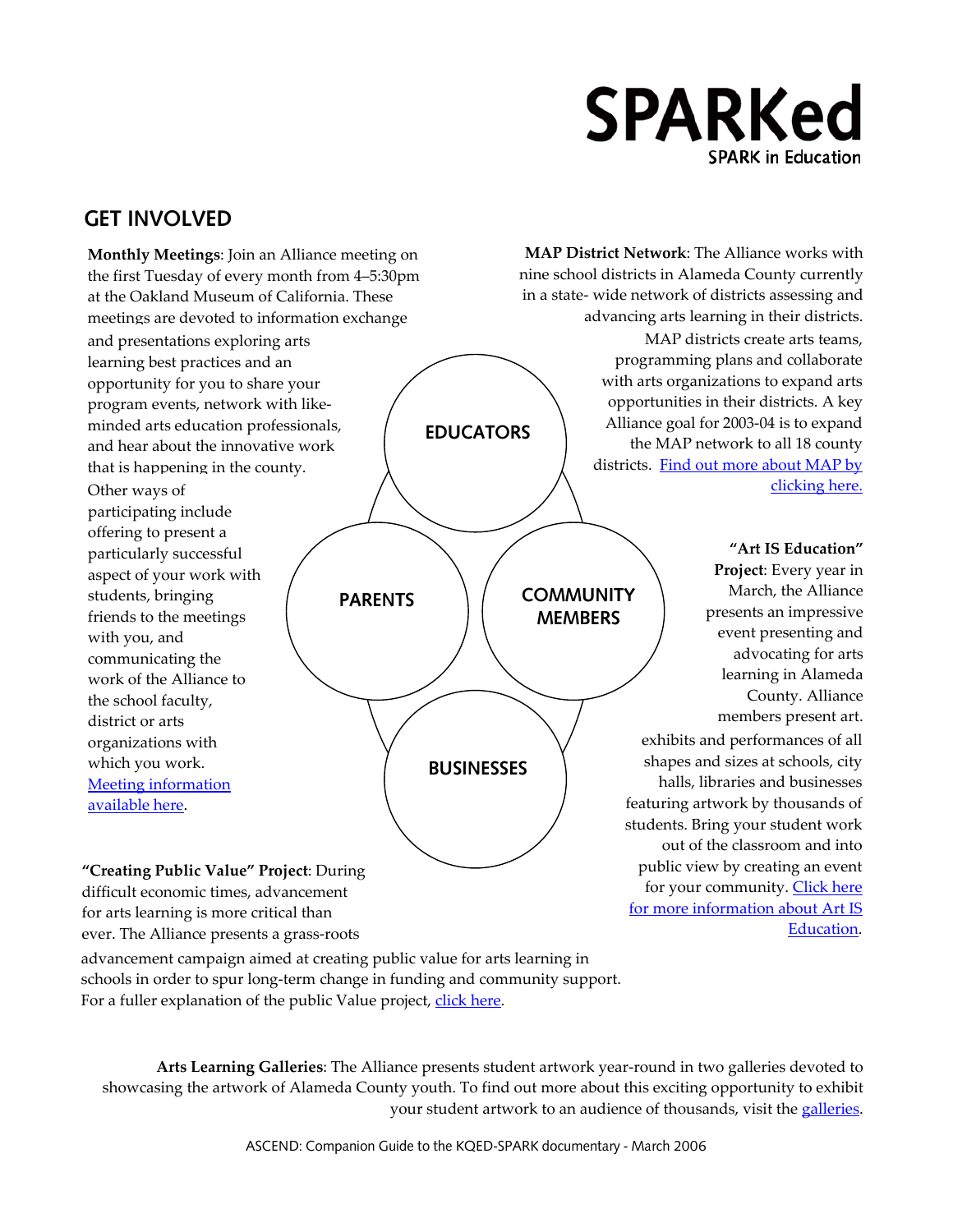# **SPARKed SPARK in Education**

## **RESOURCES**

Alameda County Office of Education Hayward, CA 94544

Art IS Education Hotline & Voicemail - (510) 670-4186 [http://www.artiseducation.org](http://www.artiseducation.org/)

#### **ABOUT ASCEND**

"Smaller and Better - The Newest Downsizing Trend: Shrinking Schools So Kids Succeed" Anna Mulrine **Arts Education: Improving Students' Academic** US News & World Report – 6/10/02 [http://www.usnews.com/usnews/culture/articles/020](http://www.usnews.com/usnews/culture/articles/020610/archive_021600.htm) [610/archive\\_021600.htm](http://www.usnews.com/usnews/culture/articles/020610/archive_021600.htm)

"Small Schools" Oakland Community Organizations Brochure [http://tlc.ousd.k12.ca.us/~ascend/aboutascend/article](http://tlc.ousd.k12.ca.us/~ascend/aboutascend/articles/ocobrochure/ocobrochure.html) [s/ocobrochure/ocobrochure.html](http://tlc.ousd.k12.ca.us/~ascend/aboutascend/articles/ocobrochure/ocobrochure.html) The Arts and Children, 1996 [VHS] Produced by the

"Big Movement for Small Schools" Melia Franklin Children's Advocate Action Alliance for Children <http://216.173.248.173/news/1101scs.htm>(Spanish)

"Oakland's Community Propels Change for Equity: The Small Schools Initiative's" Jill Davidson CES (Coalition of Essential Schools) Institute of Contemporary Art, Boston [http://www.essentialschools.org/cs/resources/view/c](http://www.essentialschools.org/cs/resources/view/ces_res/267) [es\\_res/267](http://www.essentialschools.org/cs/resources/view/ces_res/267)

"Thinking Small" <http://www.kqed.org/spark> Stacy A. Teicher Christian Science Monitor PBS November 27, 2001 [http://www.pbs.org](http://www.pbs.org/) [http://www.csmonitor.com/2001/1127/p12s1](http://www.csmonitor.com/2001/1127/p12s1-lecs.html) [lecs.html](http://www.csmonitor.com/2001/1127/p12s1-lecs.html)

### Alliance for Arts Learning Leadership **TELEVISION & FILM RESOURCES IN THE ARTS**

313 West Winton Avenue Arts Literacy for A Changing America. 1998 [VHS] A recorded teleconference between the US Department of Education and the Arts Education Partnership on arts literacy. Copies are available for \$7 from the Council of Chief State School Officers Publications Office, One Massachusetts Avenue, NW, Suite 700, Washington, D.C. 20001-1431, Attn: Arts Literacy Video. [http://aep](http://aep-arts.org/Publications&Resources.html)[arts.org/Publications&Resources.html](http://aep-arts.org/Publications&Resources.html)

> Performance, Education News, US Department of Education. On-line streaming, broadcast, and purchase information available at the US Department of Education Web site at [http://registerevent.ed.gov/downlink/event](http://registerevent.ed.gov/downlink/event-flyer.asp?intEventID=183)[flyer.asp?intEventID=183](http://registerevent.ed.gov/downlink/event-flyer.asp?intEventID=183)

National Assembly of State Arts Agencies promoting inclusion of the arts as a core content area in state and local curricula. - [http://www.nasaa](http://www.nasaa-arts.org/publications/arts.shtml)[arts.org/publications/arts.shtml#artsandchildren](http://www.nasaa-arts.org/publications/arts.shtml) 

<http://216.173.248.173/news/1101sce.htm> (English) Learner.org - The Annenberg Foundation and CPB collaborative project offering a range of videos for the arts classroom for teachers, leaders and students. [http://www.learner.org/channel/libraries/artsinevery](http://www.learner.org/channel/libraries/artsineveryclassroom/index.html) [classroom/index.html](http://www.learner.org/channel/libraries/artsineveryclassroom/index.html) 

<http://www.icaboston.org/home/media>

SPARK (KQED)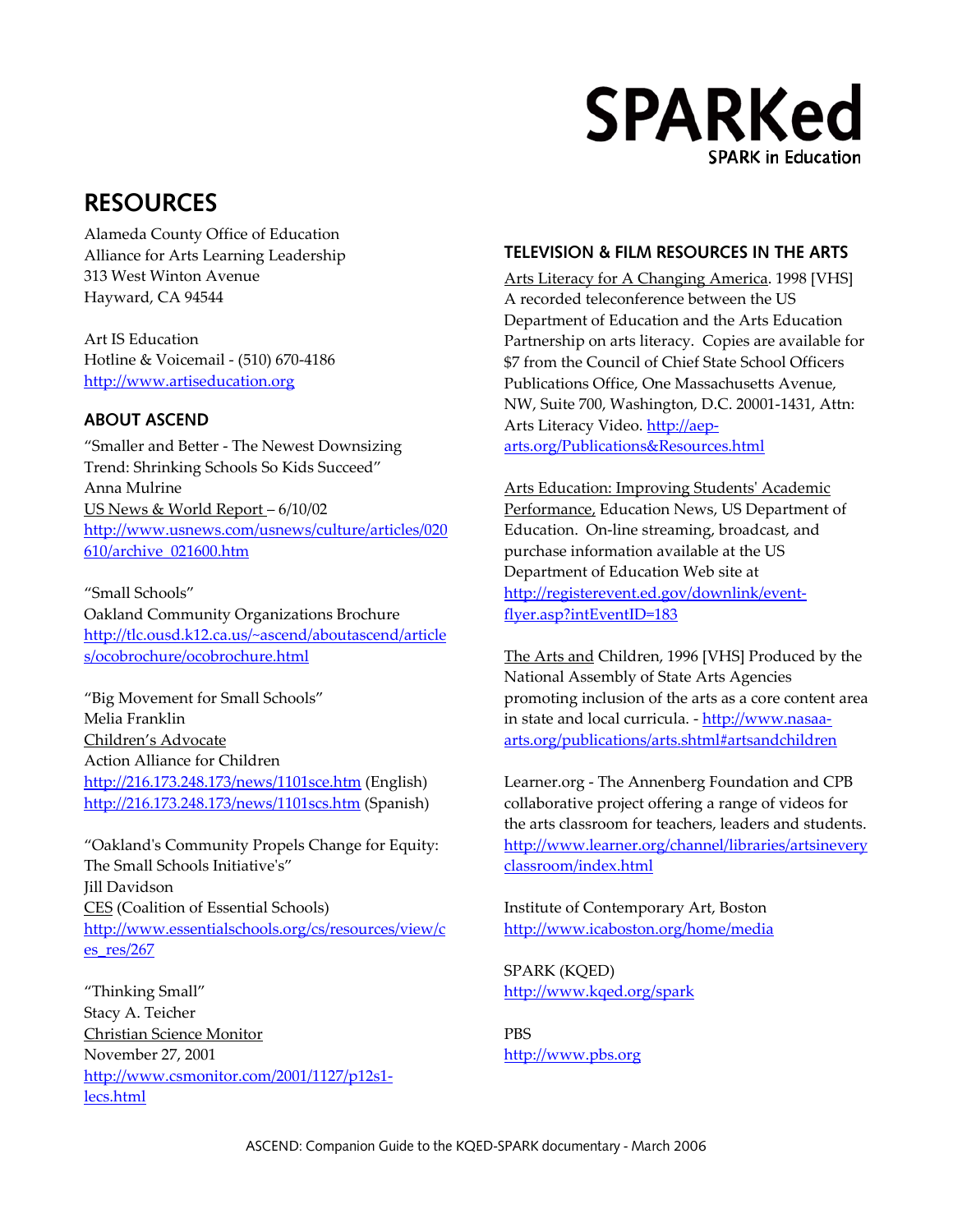Art21 – *Art in the Twenty-first Century*  The contemporary visual arts series of PBS [http://www.art21.org](http://www.art21.org/)

Egg contemporary visual arts series on PBS <http://www.pbs.org/wnet/egg/index.html>

**ARTS EDUCATION WEB SITES**  American Association of Museums <http://www.aam-us.org/>

Art IS Education [http://www.artiseducation.org](http://www.artiseducation.org/)

ArtLex – An on-line art vocabulary lexicon [http://www.artlex.com](http://www.artlex.com/)

ArtsEdge [http://artsedge.kennedy-center.org](http://artsedge.kennedy-center.org/) 

ArtsEdNet <http://www.getty.edu/artsednet/home.html> Arts in Every Classroom [http://www.learner.org/channel/libraries/artsinevery](http://www.learner.org/channel/libraries/artsineveryclassroom) [classroom](http://www.learner.org/channel/libraries/artsineveryclassroom)

Association for the Advancement of Arts Education [http://www.aaae.org](http://www.aaae.org/)

California Alliance for Arts [http://www.artsed411.org](http://www.artsed411.org/) 

California Assembly of Local Arts Agencies [http://www.calaa.net](http://www.calaa.net/) 

California Department of Education Visual & Performing Arts Education <http://www.cde.ca.gov/shsd/arts>

California's Local Arts Education Program <http://www.cde.ca.gov/shsd/arts/laep.htm>

National Art Education Association (NAEA) <http://www.naea-reston.org/membership.html>

National Conference of State Legislatures – Arts education policies in the United States -

[http://www.ncsl.org/programs/arts/artsed/artedhom](http://www.ncsl.org/programs/arts/artsed/artedhom.htm) [.htm](http://www.ncsl.org/programs/arts/artsed/artedhom.htm)

National Endowment for the Arts – [http://www.arts.gov](http://www.arts.gov/)

Scholastic Art & Writing Awards [http://www.scholastic.com/artandwritingawards/in](http://www.scholastic.com/artandwritingawards/index.htm) [dex.htm](http://www.scholastic.com/artandwritingawards/index.htm) 

TCAP – The California Arts <http://csmp.ucop.edu/tcap>

TeachingArts.org [http://www.teachingarts.org](http://www.teachingarts.org/)

Young Audiences Inc. [http://www.youngaudiences.org](http://www.yabayarea.org/)

#### **WEB-BASED, INTERACTIVE ARTS LEARNING**

The Art Historian <http://cte.jhu.edu/techacademy/web/2000/saldana/>

Arts for Learning [http://www.arts4learning.org](http://www.arts4learning.org/)

ArtsConnectEd Walker Art Ctr & Minneapolis Institute of the Arts <http://www.artsconnected.org/>

Minneapolis Institute of Art Painting Restoration <http://www.artsmia.org/restoration-online>

**GeeGuides** [http://www.geeguides.com](http://www.geeguides.com/) 

**SFMOMA** Interactive Programs [http://www.sfmoma.org/education/edu\\_online.html](http://www.sfmoma.org/education/edu_online.html)

Institute of Contemporary Art, Boston <http://www.icaboston.org/home/media>

The Dia Center Artists' Web Projects <http://www.diacenter.org/webproj/index.html>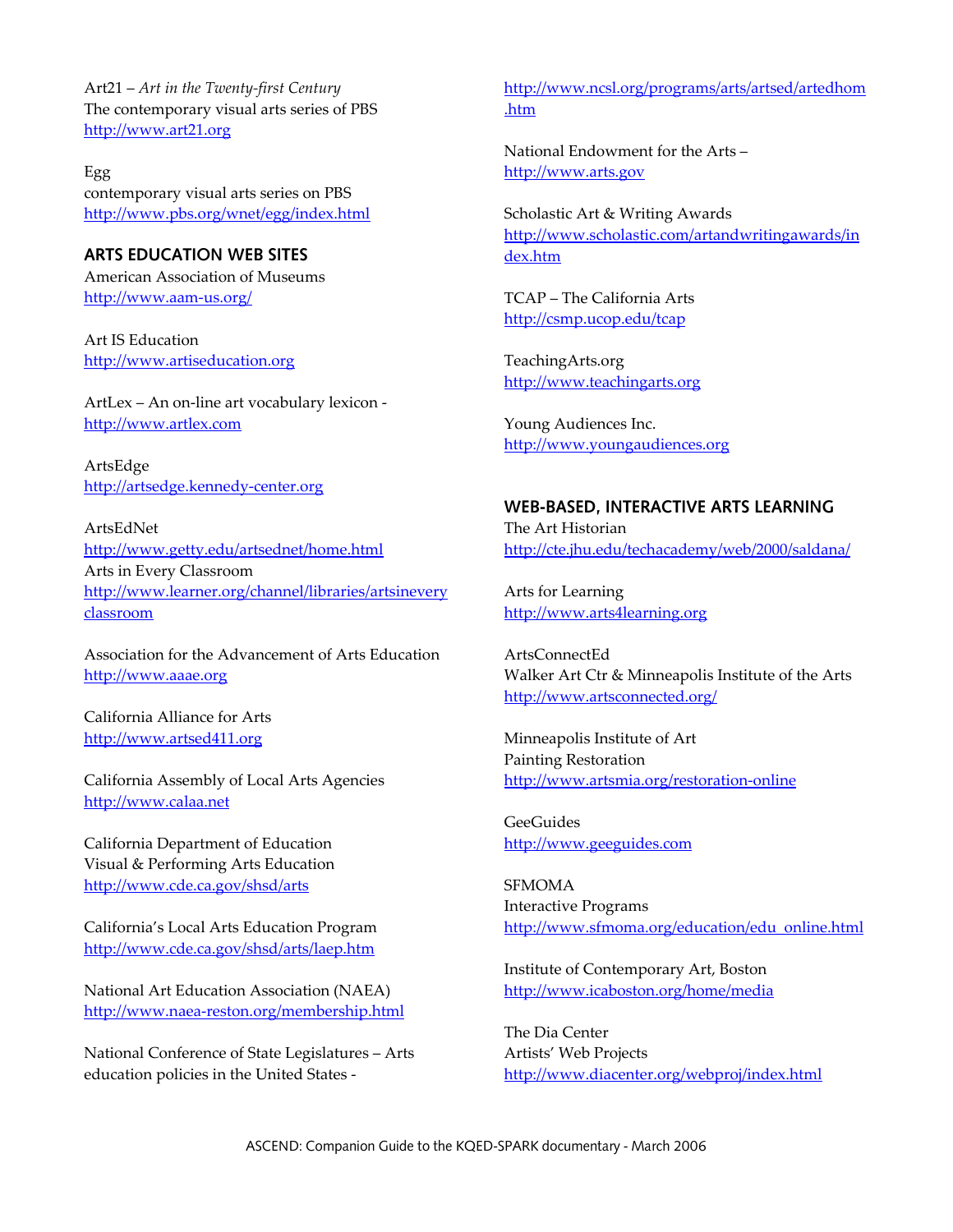Arnheim, R. Art and Visual Perception*. (*4th Edition) Teaching New York: Teachers College Press. Berkeley: University of California Press, 1964.

Understanding Guide. San Francisco: Jossey-Bass, 1998. Gardener, Howard. Multiple Intelligences; The

Brooks, J.G., & Brooks, M.G. In Search of Understanding: The case for Constructivist Classrooms*.* Alexandria, VA: Association for Supervision and Curriculum Development, 1993.

Burton,J., Hurwitz, A., & Abeles, "Learning In And Through The Arts: Curriculum Implications" in Champions Of Change: The Impact Of The Arts On Learning. Washington, DC: Arts Education Partnership & the President's Commission on the Arts and Humanities, 2000.

California Department of Education, Visual & Performing Arts Frameworks for California Public Schools: Kindergarten Through Grade Twelve. Sacramento, CA: California Department of Education, 1996.

California Department of Education, Visual and Performing Arts Standards for California Public Schools. Sacramento, CA: California Department of Education, 2005.

Crary, R. "A Critical History of Art Education: Dangerous Memories and Critical Consciousness." Critical Art Pedagogy: Foundations For Postmodern Art Education. New York: Garland Publishing Inc., 1998: 63-103.

Davis, J. "Why Must We Justify Arts Learning in Press, 2001. Terms of Other Disciplines?" Education Week 16, 1996: 32 & 34. Levine, M. A Mind At A Time. New York: Simon &

Eisner, Eliot. "Discipline-based Arts Education: Conceptions and Misconceptions." Educational Theory 40(4), 1990: 423-430.

\_\_\_\_\_\_\_\_\_\_\_\_. "The Misunderstood Role of the Arts in Education." Phi Delta Kappan 73(8), 1998: 591- 595.

**TEXT RESOURCES** Efland, A Change In The Conceptions Of Art

Ennis, R.H. "Critical Thinking: A streamlined Blythe & Associates, The Teaching For conception." Teaching philosophy, (14), 1991: 5-25.

Theory In Practice. New York: Basicbooks, 1993.

\_\_\_\_\_\_\_\_\_\_\_\_\_\_\_"Reflections On Multiple Intelligences: Myths And Messages," Phi Delta Kappan 77, 1995: 200-209.

Greene, M. "Texts and Margins," Releasing the Imagination: Essays On Education, The Arts, And Social Change. San Francisco: Jossey-Bass, 1995: 134- 155.

Heath, Shirley Brice and A. Roach, "Imaginative Actuality: Learning In the Arts in The Non-School Hours." Champions Of Change: The Impact Of The Arts On Learning. Washington, DC: The Arts Education Partnership & the President's Committee on the Arts and Humanities, 2000: 19-34.

Heath, S.B. And Roach, A. "Tapping Potential: Youth Building Communities and Deciding Youth Own Destiny," Art Show: A Resource Guide. Washington DC: Partners For Livable Communities, 1999: 23-34, 55-61. Hurwitz, A. Children and their Art: Methods for the Elementary School. New York: Thompson Publishers, 2001.

Lantieri, L. "A Vision Of Schools With Spirit." Schools With Spirit, Nurturing The Inner Lives Of Children And Teachers. Massachusetts Beacon

Schuster, 2002.

Mesa-Bains, Amalia. "Teaching Students The Way They Learn." Cahan and Kocur 31-38, 1996.

Morin, F. "The Quiet in the Land: Everyday Life, Contemporary Art," Art Journal 59 (3), 2000: 4-17.